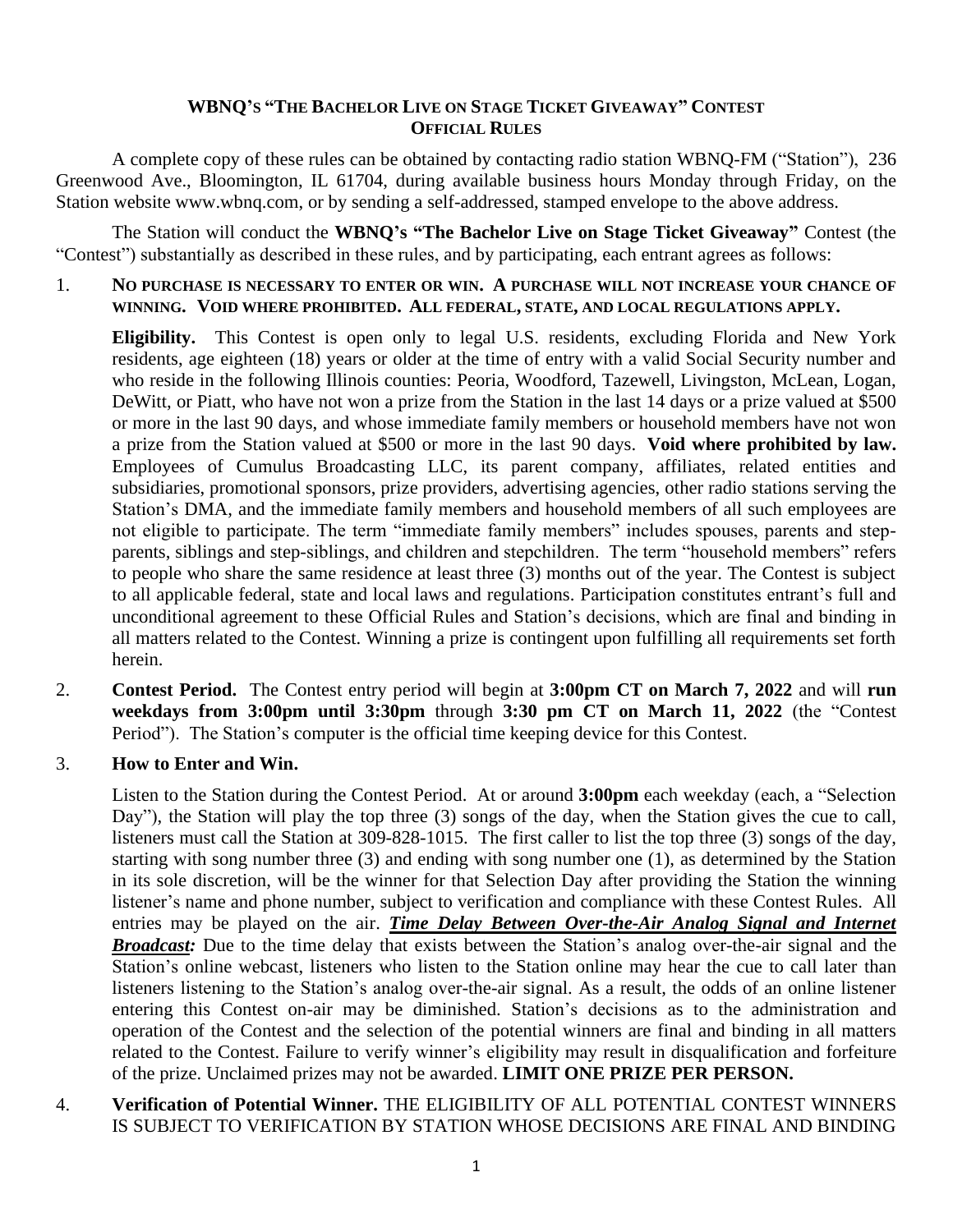IN ALL MATTERS RELATED TO THE CONTEST. The potential winner must continue to comply with all terms and conditions of these Official Rules, and winning is contingent upon fulfilling all requirements. The potential winner may be notified by email and/or telephone call after the date of random drawing and/or winner determination. The potential winner will be required to sign and return to Station, within three (3) days of the date notice is sent, an affidavit of eligibility and a liability/publicity release (except where prohibited) to claim the prize, if applicable. A winner who returns the affidavit of eligibility and liability/publicity release will be deemed to have accepted the contest prize and thereafter will not be permitted to rescind their acceptance of the prize and/or return the prize. If a potential winner cannot be contacted, fails to sign and return the affidavit of eligibility and/or the liability/publicity release within the required time period (if applicable), or if the prize or prize notification is returned as undeliverable, potential winner forfeits prize. In the event that the potential winner of a prize is disqualified for any reason, Station may award the applicable prize to an alternate winner by random drawing from among all remaining eligible entries. Unclaimed prizes may not be awarded.

5. **Prizes.** Five (5) prizes will be awarded in this Contest. Each winner will receive:

(a) Two (2) tickets to see The Bachelor Live on Stage at the Peoria Civic Center in Peoria, IL on March 16, 2022.

The approximate retail value ("ARV") of each prize is Seventy Three Dollars **(\$73).** 

# **TOTAL ARV OF ALL CONTEST PRIZES IS: Three Hundred Sixty Five Dollars (\$365).**

## **For entry to the prize event(s), each event attendee may be required to show valid proof of vaccination against the COVID-19 virus and/or valid proof of a negative test for the COVID-19 virus within 72 hours (or such other time as the event organizers require) prior to the event(s).**

Winner is responsible for all taxes associated with prize receipt and/or use. Odds of winning a prize depend on a number of factors including the number of eligible entries received during the Contest Period and listeners participating at any given time.

There is no substitution, transfer, or cash equivalent for prizes, except that the Station may, in its sole discretion and to the extent permitted by law, substitute prizes of comparable value or cash. The prizes are expressly limited to the item(s) listed above and do not include taxes, gratuities or any other expenses. Any tickets and/or gift certificates/cards awarded as part of a prize will be subject to the terms and conditions set forth by the issuer and are valid only on the date(s) printed on the tickets or gift certificates/cards. Other restrictions may apply.

If any prize or a portion of any prize is postponed, cancelled, or otherwise unavailable due to disease, epidemic, pandemic, quarantine, any acts of government and/or any reason that is beyond the control of Station or any Sponsor, then no substitution shall be provided. Station and any Sponsors make no representation or warranty about the safety of any prize. By accepting and using a prize, each winner acknowledges and assumes all risks of accepting and using the prize, and any other risks associated with the prize.

6. **Entry Conditions and Release.** By entering, each entrant agrees to: (a) comply with and be bound by these Official Rules and the decisions of the Station, which are binding and final in all matters relating to this Contest; (b) release and hold harmless Station, Cumulus Media New Holdings Inc., and each of their affiliated companies, participating sponsors, the prize suppliers and any other organizations responsible for sponsoring, fulfilling, administering, advertising or promoting the Contest, and each of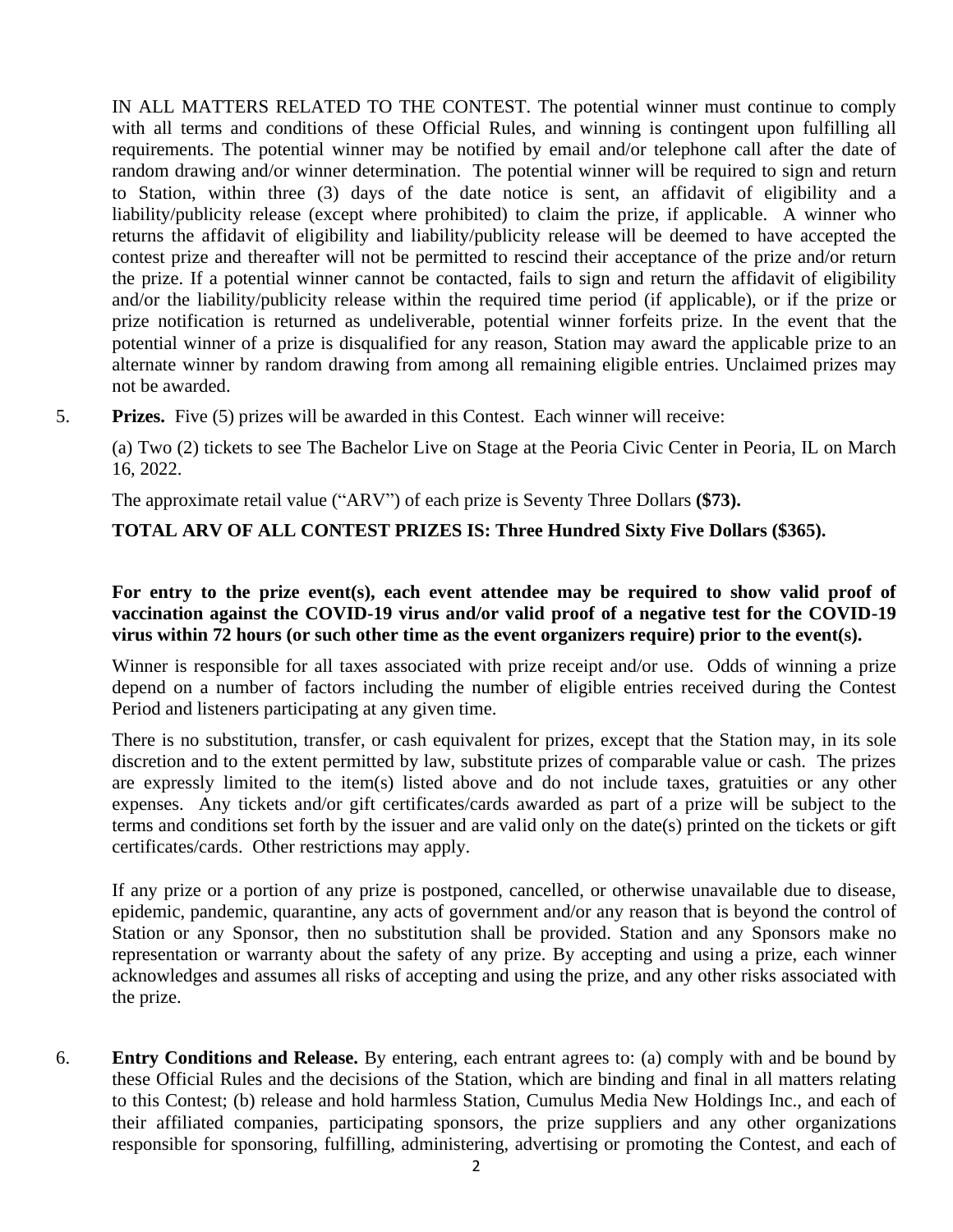their respective past and present officers, directors, employees, agents and representatives (collectively, the "Released Parties") from and against any and all claims, expenses, and liability, including but not limited to negligence and damages of any kind to persons and property, including but not limited to invasion of privacy (under appropriation, intrusion, public disclosure of private facts, false light in the public eye or other legal theory), defamation, slander, libel, violation of right of publicity, infringement of trademark, copyright or other intellectual property rights, property damage, or death or personal injury arising out of or relating to a entrant's entry, creation of an entry or submission of an entry, participation in the Contest, acceptance or use or misuse of prize (including any travel or activity related thereto) and/or the broadcast, exploitation or use of entry; and (c) indemnify, defend and hold harmless the Released Parties from and against any and all claims, expenses, and liabilities (including reasonable attorneys' fees) arising out of or relating to an entrant's participation in the Contest and/or entrant's acceptance, use, non-use or misuse of the prize.

- 7. **Publicity.** Participation in the Contest constitutes entrant's consent to use by the Station and its agent of entrant's name, likeness, photograph, voice, opinions, entry, and/or biographical information (including hometown and state) for promotional purposes in any media, worldwide, without further payment or consideration, unless otherwise prohibited by law.
- 8. **Taxes.** All State, Local, Federal and/or other taxes, duties, tariffs, title fees, licensing fees, or other fees for prizes awarded become the sole responsibility of the winner. All those who win a prize or prizes valued \$600 or more in any given year will be issued an IRS Form 1099 to report their winnings.
- 9. **General Conditions.** Station reserves the right to cancel, suspend and/or modify the Contest, or any part of it, if any fraud, technical failures or any other factor beyond Station's reasonable control impairs the integrity or proper functioning of the Contest, as determined by Station in its sole discretion. Station reserves the right in its sole discretion to disqualify any individual it finds to be tampering with the entry process or the operation of the Contest or to be acting in violation of these Official Rules or acting in an unsportsmanlike or disruptive manner. Any attempt by any person to deliberately undermine the legitimate operation of the Contest may be a violation of criminal and civil law, and, should such an attempt be made, Station reserves the right to seek damages from any such person to the fullest extent permitted by law. Station's failure to enforce any term of these Official Rules shall not constitute a waiver of that provision.
- 10. **Limitations of Liability.** The Released Parties are not responsible for: (a) any incorrect or inaccurate information, whether caused by Station, entrants, printing errors or by any of the equipment or programming associated with or utilized in the Contest; (b) technical failures of any kind, including but not limited to malfunctions, interruptions, or disconnections in phone lines or network hardware or software; (c) unauthorized human intervention in any part of the entry process or the Contest; (d) technical or human error that may occur in the administration of the Contest or the processing of entries; or (e) any injury or damage to persons or property that may be caused, directly or indirectly, in whole or in part, from entrant's participation in the Contest or receipt or use, non-use or misuse of any prize. No more than the stated number of prizes will be awarded. In event that a production, technical, programming or other error causes more than stated number of prizes as set forth in these Official Rules to be claimed, Station reserves the right to award only the stated number of prizes by a random drawing among all legitimate, unawarded, eligible prize claims.
- 11. **Disputes.** Entrant agrees that: (a) any and all disputes, claims and causes of action arising out of or connected with this Contest, or any prizes awarded, shall be resolved individually, without resort to any form of class action; (b) any and all disputes, claims and causes of action arising out of or connected with this Contest, or any prizes awarded, shall be resolved exclusively by the United States District Court or the appropriate state court located in the Station's listening area; (c) any and all claims, judgments and awards shall be limited to actual out-of-pocket costs incurred, including costs associated